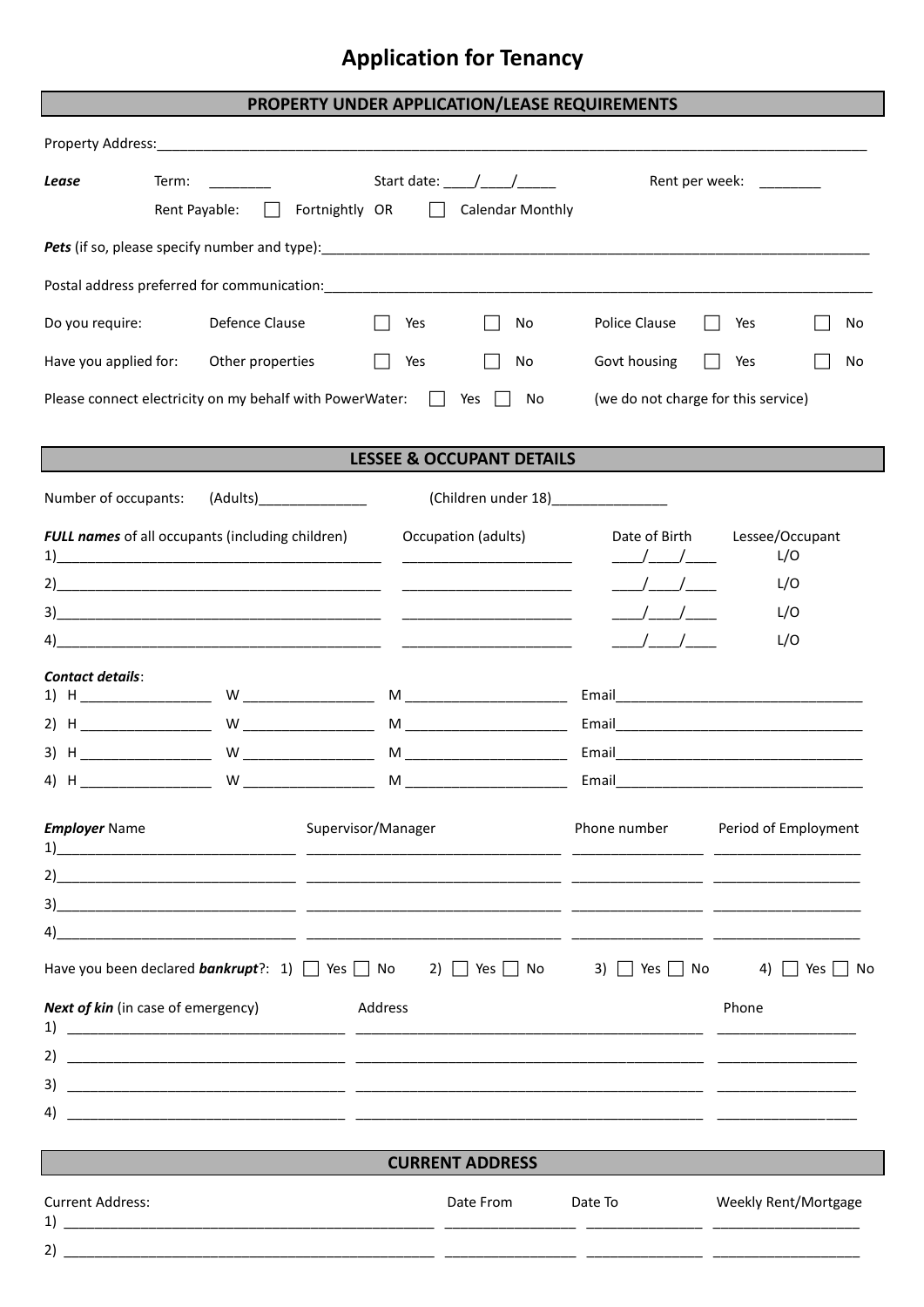| 3)                                                                        | <u> 1999 - Jacques Alexandro, actor estadounidense estadounidense estadounidense en la contradición de la contra</u> |       |  |  |  |  |
|---------------------------------------------------------------------------|----------------------------------------------------------------------------------------------------------------------|-------|--|--|--|--|
| 4)                                                                        |                                                                                                                      |       |  |  |  |  |
| Name of Agent/Owner                                                       | Name of Property Manager                                                                                             | Phone |  |  |  |  |
|                                                                           |                                                                                                                      |       |  |  |  |  |
|                                                                           |                                                                                                                      |       |  |  |  |  |
|                                                                           |                                                                                                                      |       |  |  |  |  |
| 4)                                                                        |                                                                                                                      |       |  |  |  |  |
| Reason for moving from present address                                    |                                                                                                                      |       |  |  |  |  |
|                                                                           |                                                                                                                      |       |  |  |  |  |
|                                                                           |                                                                                                                      |       |  |  |  |  |
| 4)                                                                        |                                                                                                                      |       |  |  |  |  |
| Were any deductions made from your security deposit? If yes, give details |                                                                                                                      |       |  |  |  |  |
| Yes                                                                       |                                                                                                                      |       |  |  |  |  |
| 3) l<br>Yes                                                               |                                                                                                                      |       |  |  |  |  |
| Yes                                                                       |                                                                                                                      |       |  |  |  |  |

# **EXECUTE PREVIOUS ADDRESS (if in current address less than 2 yrs)**

| <b>Previous Address:</b>                                                                                                           | Date From                | Date To | Weekly Rent/Mortgage |  |  |  |
|------------------------------------------------------------------------------------------------------------------------------------|--------------------------|---------|----------------------|--|--|--|
|                                                                                                                                    |                          |         |                      |  |  |  |
|                                                                                                                                    |                          |         |                      |  |  |  |
|                                                                                                                                    |                          |         |                      |  |  |  |
| Name of Agent/Owner                                                                                                                | Name of Property Manager |         | Phone                |  |  |  |
|                                                                                                                                    |                          |         |                      |  |  |  |
|                                                                                                                                    |                          |         |                      |  |  |  |
|                                                                                                                                    |                          |         |                      |  |  |  |
| Reason for moving from previous address                                                                                            |                          |         |                      |  |  |  |
|                                                                                                                                    |                          |         |                      |  |  |  |
|                                                                                                                                    |                          |         |                      |  |  |  |
| $\left( \begin{array}{ccc} 4 \end{array} \right)$                                                                                  |                          |         |                      |  |  |  |
| Were any deductions made from your security deposit? If yes, give details<br>$1)$ $\rightarrow$ Yes $\rightarrow$ No $\rightarrow$ |                          |         |                      |  |  |  |
| $2)$ $\Box$ Yes $\Box$ No $\Box$                                                                                                   |                          |         |                      |  |  |  |
|                                                                                                                                    |                          |         |                      |  |  |  |
| □ Yes                                                                                                                              |                          |         |                      |  |  |  |
| <b>PERSONAL REFERENCES</b>                                                                                                         |                          |         |                      |  |  |  |
| Name of Personal Reference (Not a relative)                                                                                        |                          | Phone   |                      |  |  |  |
|                                                                                                                                    |                          |         |                      |  |  |  |

| ٠<br>v |  |
|--------|--|
|        |  |